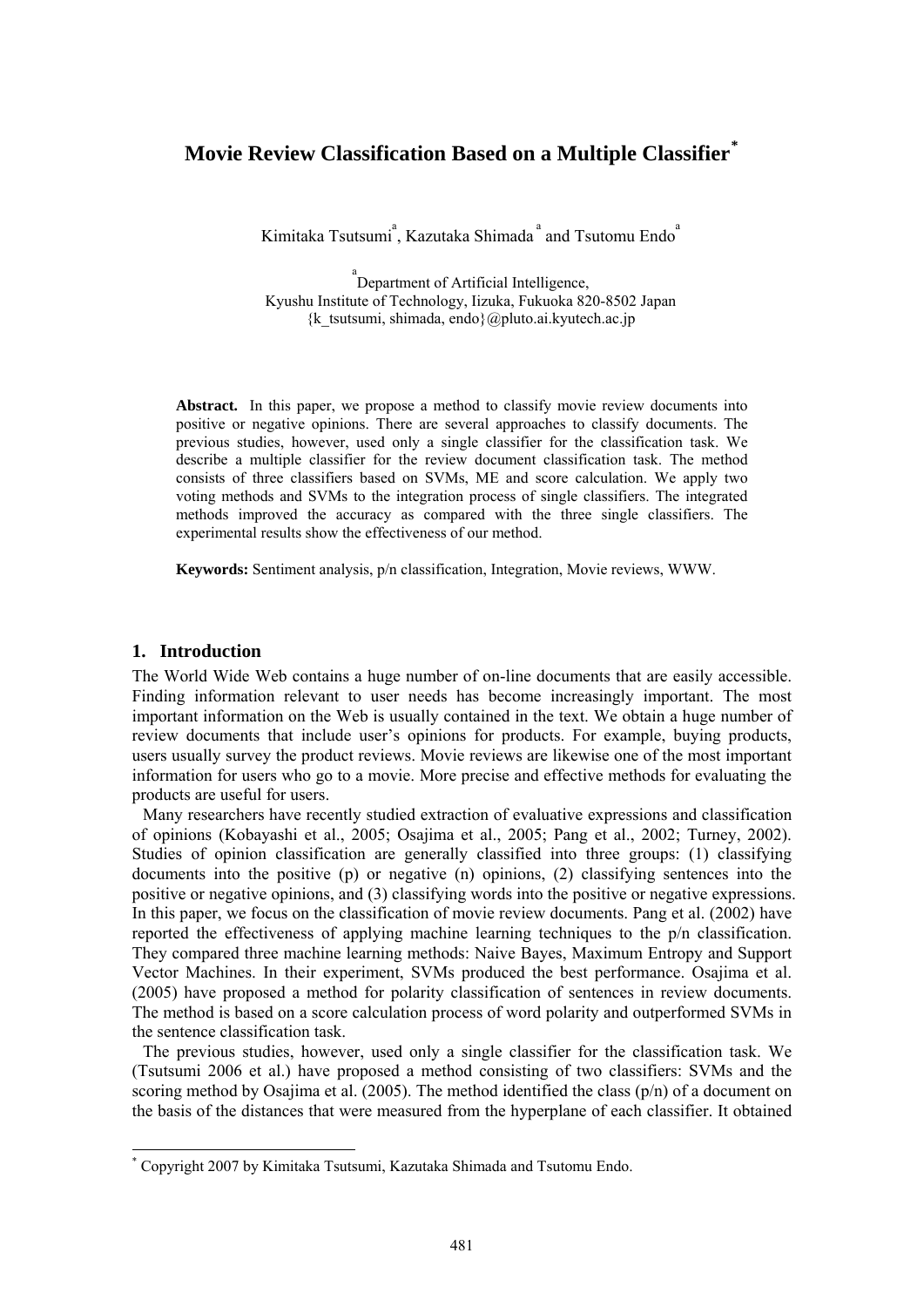the better accuracy as compared with the single classifiers. This method, however, contained a problem for the determination of the final output, namely positive or negative. We needed to normalize the classifier's outputs manually because the scale of the scoring method was different from that of SVMs.

 To solve this problem, we apply the 3rd machine learning method (Maximum Entropy) into the method based on the scoring and SVMs. Figure 1 shows the outline of the proposed method. In this paper, we compare three processes for the method: naive voting, weighted voting and determination with SVMs.



**Fig**ure**. 1**.The outline of our method.

# **2. Classifiers**

In this section, we explain classifiers for a multiple classifier that will be proposed in this paper. The 1st and 2nd classifiers are SVMs and Maximum Entropy respectively. These classifiers have been used in related work by Pang et al. (2002). In their paper, they reported that SVMs produced the best performance. The 3rd classifier is based on polarity scores of words in documents. The method is an expansion of Osajima et al. (2005).

# **2.1.SVMs**

SVMs are a machine learning algorithm that was introduced by Vapnik (1999). They have been applied to tasks such as face recognition and text classification. An SVM is a binary classifier that finds a maximal margin separating hyperplane between two classes. The hyperplane can be written as:

$$
y_i = w \cdot x + b \quad (1)
$$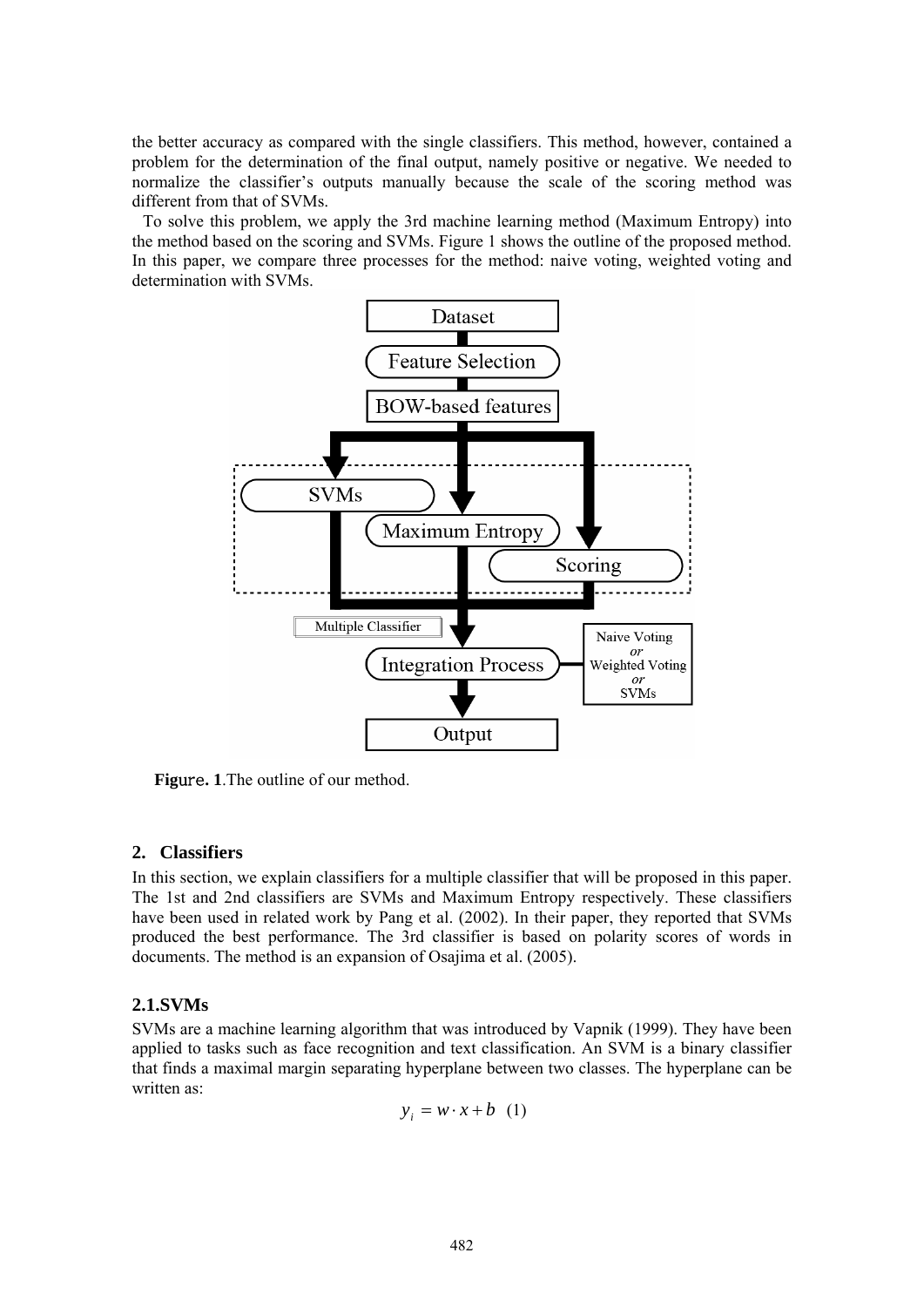where x is an arbitrary data point, i.e., feature vectors,  $w$  and  $b$  are decided by optimization, and  $y_i \in \{+1,-1\}$ . The instances that lie closest to the hyperplane are called support vectors. We use SVM<sup>light</sup> package<sup>[1](#page-2-0)</sup> for training and testing, with all parameters set to their default values (Joachims, 1999).

#### **2.2.Maximum Entropy**

Maximum entropy modeling (ME) is one of the best techniques for natural language processing (Berger et al., 1996). The principle of the ME is expressed as follows:

$$
P_{\Lambda}(c \mid d) = \frac{1}{Z_{\Lambda}(d)} \exp\left(\sum_{i} \lambda_{i,c} f_{i,c}(d, c)\right) \quad (2)
$$

$$
Z_{\Lambda}(d) = \sum_{d,c} \exp\left(\sum_{i} \lambda_{i,c} f_{i,c}(d, c)\right) \quad (3)
$$

where  $Z_{\Lambda}(d)$  is a normalization function.  $\Lambda = \{\lambda_1, \ldots, \lambda_n\}$  are parameters for the model. These parameters denote weights and significance of each feature. The parameter values are a set that maximizes the entropy concerning the classifier.  $f_{i,c}(d, c)$  is a feature function that is defined as follows:

$$
f_{i,c}(d,c') = \begin{cases} 1 & \text{if } exist(d,i) > 0 \text{ and } c' = c \\ 0 & \text{otherwise} \end{cases}
$$
 (4)

where  $exist(d, i)$  is a indicator function. The value is 1 in the case that a feature *i* exists in a document  $d$ .

In this paper we use Amis, which is a parameter estimator for maximum entropy models<sup>[2](#page-2-1)</sup>. We estimate parameters by using the generalized iterative scaling algorithm.

#### **2.3.Scoring**

Osajima et al. (2005) have proposed a method for polarity classification of sentences in review documents. The method is based on a score calculation process of word polarity. In this paper we apply some adjustments to the feature selection of the method.

First we explain score calculation of each word. The score of a word  $w_i$  is computed as follows:

$$
Score_W(w_i) = \log\left(\frac{pos(w_i) + 1}{\sum pos} \times \frac{\sum neg}{neg(w_i) + 1}\right) \quad (5)
$$

where  $pos(w_i)$  and  $neg(w_i)$  are the frequency of a word  $w_i$  in the positive opinions and the negative opinions respectively.  $\sum pos$  and  $\sum neg$  are the number of words in the positive and negative opinions respectively.

 In the classification process, we compute the sum of scores of which words appear in a document *d* .

$$
Score(d) = \sum_{ALLw_i \in d} Score_W(w_i) \qquad (6)
$$

1

<span id="page-2-0"></span><sup>1</sup> http:/svmlight.joachims.org

<span id="page-2-1"></span><sup>2</sup> http:/www-tsujii.is.s.u-tokyo.ac.jp/amis/index.html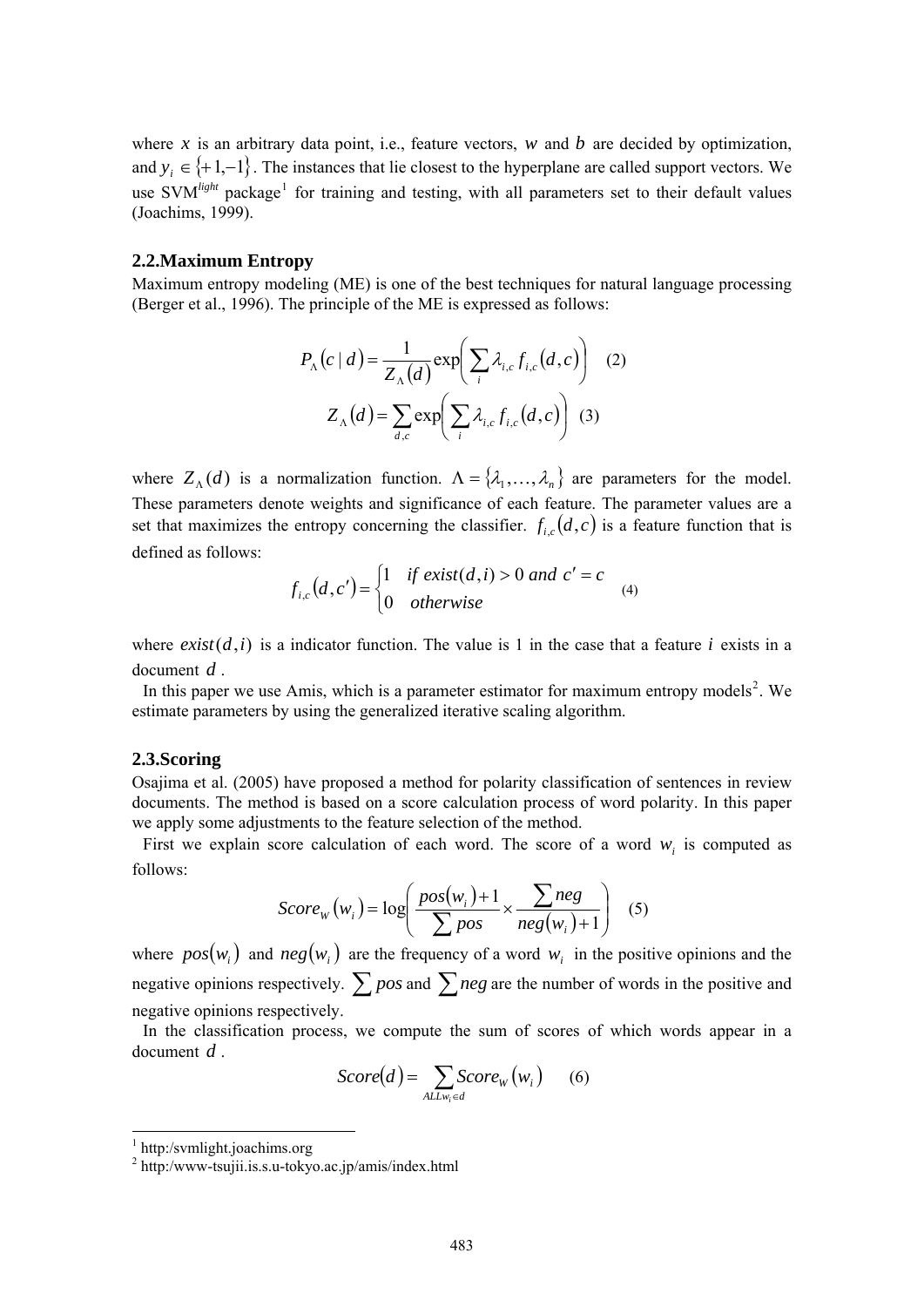where *d* denotes a document. The  $Score_W(w_i)$  are given by Eq. 5. Finally, we evaluate the score as follows:

$$
d = \begin{cases} Positive & Score(d) > 0 \\ Negative & Score(d) \le 0 \end{cases} (7)
$$

As expansions, we apply two conditions to the feature selection of the classifier.

Use of POS tags

We use weighted scores for adjective words.

Selection with  $\chi^2$ -test

We select features for the classifier by using the result of  $\chi^2$ -test. We reject words that possess low reliability. We set 20% on the significant level for the experiment.

# **3. Integration of classifiers**

We examined the outputs of three classifiers, i.e. an error analysis. As a result, we obtained knowledge that the misclassifications of each classifier are often different, that is exclusive misclassifications. In other words, a single classifier could classify a document correctly even though other single classifiers could not classify it correctly. This result shows the significance of integration of single classifiers.

 In this section we explain three methods for combining the classifiers. In this paper we adopt two voting processes, naive voting and weighted voting, and integration with SVMs.

**Naive voting** As the final output, we use the majority vote from three classifiers, namely SVMs, ME and Scoring methods.

**Weighted voting** This method uses each distance from hyperplanes of each classifier as weights (confidence) of the outputs. This is based on a supposition that an output that is close to the hyperplane of a classifier contains low reliability. However ranges of each distance computed from each classifier are not equivalent. We normalize each distance as follows. **Scoring:** The actual value of the output from the classifier

**SVM:**  $dist(d) \times l$ 

**ME:**  $(p(\textit{positive},d) - p(\textit{negative},d)) \times m$ 

where  $dist(d)$  is the distance from the hyperplane.  $p(postive, d)$  and  $p(negative, d)$ are the probabilities of a document d as positive and negative opinions. *l* and *m* are constant numbers for the normalization. The values are computed beforehand from training data. In other words, the values are determined from the results obtained from training data by using each classifier constructed from it. *l* and *m* in this paper are based on the average of the distance from the hyperplane in the classification results.

**SVMs** We use SVMs again for the integration process of single classifiers. Here the features for SVMs are the three outputs of each single classifier, namely distances from hyperplanes. We do not normalize each output. First, we need to construct training data for SVMs in this integration process. In this paper we use the same training data for learning both the single classifier and the integration process. In other words, this SVM obtains a hyperplane for the integration from the training data that is used in the learning process of the single classifiers. Figure 2 shows the outline of the process.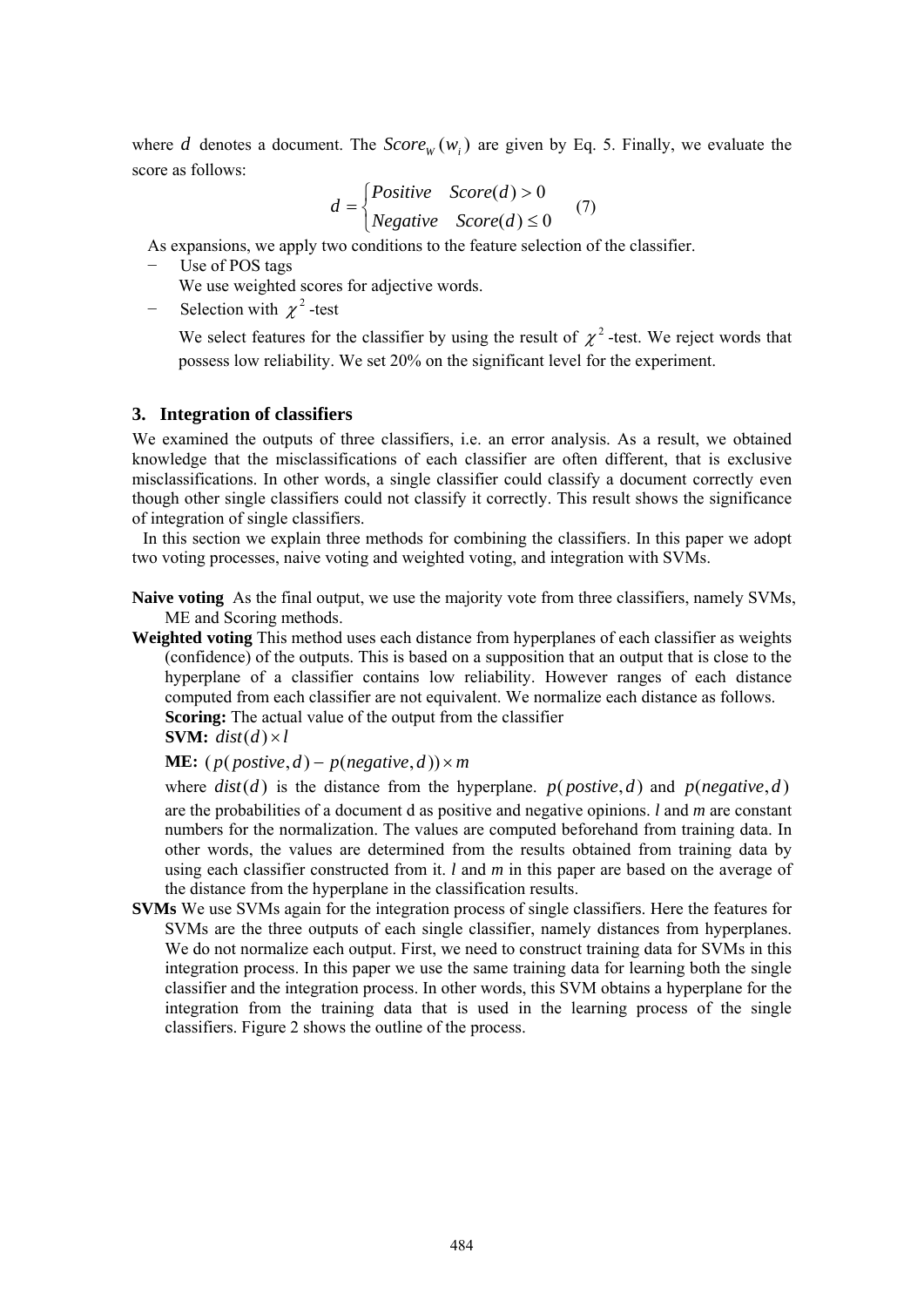

**Figure. 2**.The integration process with SVMs.

# **4. Experiment**

In this section, we explain a dataset and basic feature selection for this experiment first. Then we evaluate our methods with the dataset and compare them with single classifiers.

# **4.1.Dataset and features for the classifiers**

First we describe the data set for the experiment. We evaluated our method with movie review documents that were used in Pang et al. (2002). The dataset consists of 700 positive reviews and 700 negative reviews. We divided the data into three equal-sized folds in the same manner as the previous work (Pang et al., 2002). In other words, we tested our method with three-fold cross-validation.

 We extracted basic features for classifiers in the same way the previous work did. The conditions of the previous work for the feature selection were as follows: (1) no stemming or stopword lists were used, (2) use of the negation tag, and (3) limitation of the frequency of words. For the 2nd condition, we added the tag "NOT\_" to every word between a negation word ("not", "isn't", "didn't", etc.) and the first punctuation mark following the negation word<sup>[3](#page-4-0)</sup>. For the 3rd condition, we used words appearing at least four times in our 1400-document corpus.

We constructed the feature space for each classifier on the basis of the basic features. For the scoring method, we used features extracted with the conditions described in Section 2.3 (use of POS tags and  $\chi$  2-test). For the tagging, we used the Brill's Tagger<sup>[4](#page-4-1)</sup>. However, we used basic features for SVMs and ME<sup>[5](#page-4-2)</sup>.

# **4.2.Experimental results**

First, we compared six methods in this experiment: single classifiers (SVMs, ME and Scoring) and the proposed method based on naive voting, weighted voting and SVMs. Table 1 shows the experimental result<sup>[6](#page-4-3)</sup>.

As a result, our methods, namely multiple classifiers, outperformed single classifiers. Even the naive voting produced higher accuracy than these methods. This result shows the effectiveness of our method consisting of some classifiers.

-

<span id="page-4-0"></span> $3$  For example, the sentence "It is not good" is converted to "It is not NOT\_good". As a result, we can treat a polarity reversal correctly.

<span id="page-4-1"></span><sup>4</sup> http://www.cs.jhu.edu/ brill/

<span id="page-4-2"></span><sup>&</sup>lt;sup>5</sup> The reason is that there was no significant difference between the methods with the conditions and without the conditions. The same tendency was reported in the previous work.

<span id="page-4-3"></span> $6$  Note that the results of SVM and ME in this paper differ from the accuracy described in Pang et al. (2002). These accuracies were based on our implementation. We think that the reason is that (1) negation words that we used might be not completely same as the previous work and (2) the tool and the iterative scaling method for ME also differed from the method of the previous work.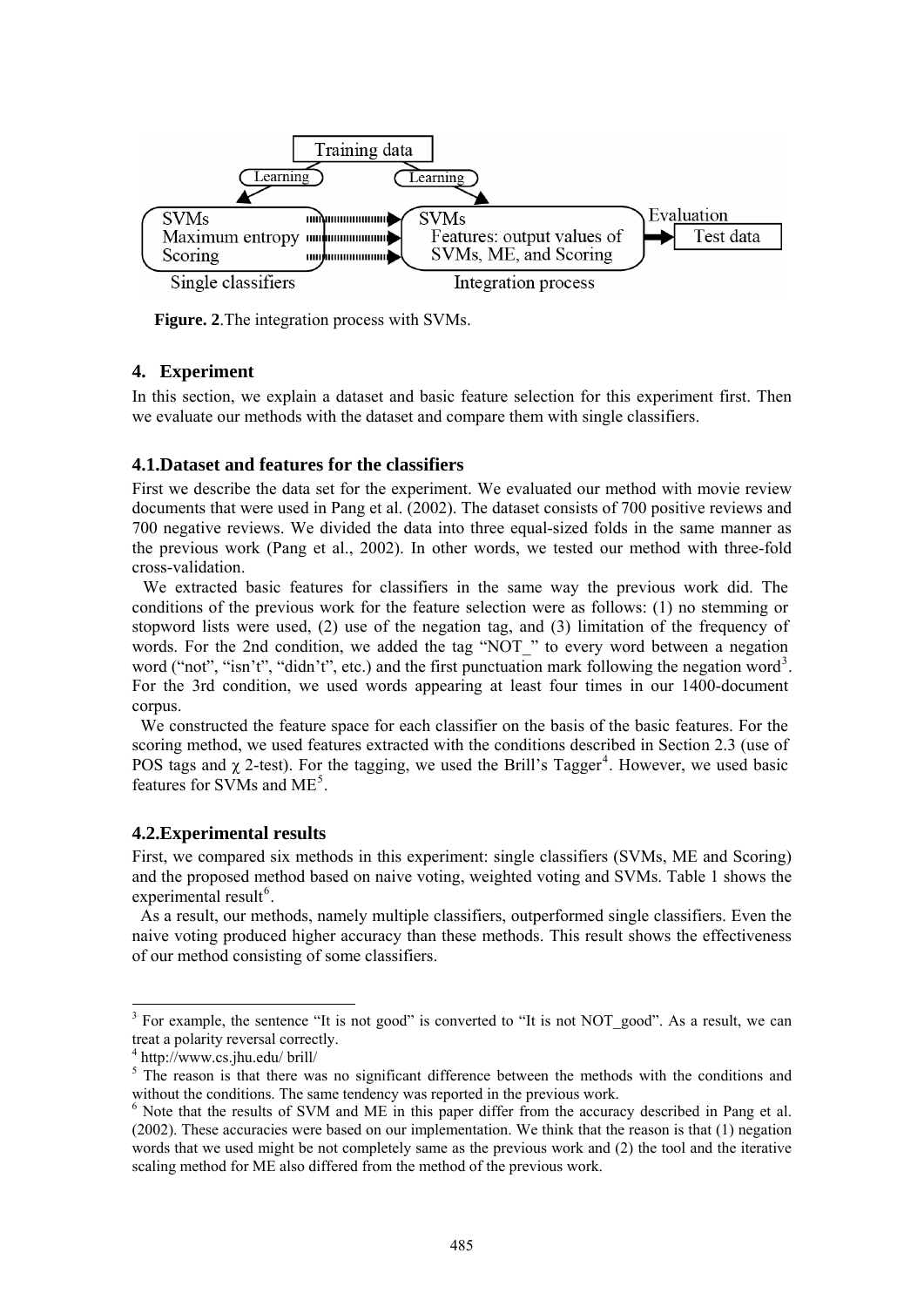**Table 1.**The experimental result

| The method |                       | Accuracy |
|------------|-----------------------|----------|
| Single     | <b>SVM</b>            | 82.2%    |
|            | <b>ME</b>             | 80.5%    |
|            | Scoring               | 83.4%    |
|            | Naive Voting          | 85.8%    |
|            | Multi Weighted Voting | 86.4%    |
|            | <b>SVM</b>            | 87.1%    |

 In this experiment, the integration method with SVMs produced the best performance. For the weighted voting, we used the values computed beforehand from training data: *l* and *m*. If we tuned up these values optimally, the accuracy was 87.5%. This result denotes that the weighting process was one of the most important processes in the multiple classifier. The weighting process in this paper was a very simple weighting method. It was based on the average of distance obtained from a tentative dataset.

 One approach to improve the accuracy is refinements to the weighting for the voting process. Boosting is one of the most famous techniques in ensemble learning methods (Freund and Schapier, 1996). We applied the boosting algorithm to the integration process. In the method, SVMs, Scoring and ME are weak learners for the boosting. However the accuracy was lower than SVMs and the weighted voting method. To improve the accuracy, we need to add other machine learning methods as weak learners. Furthermore, we need to consider other ensemble learning methods, such as Bagging (Breiman, 1996) and Random Forests (Breiman, 2001).

 In this paper we used BOWs for the feature set of the classifiers. Matsumoto et al. (2005) have argued the significance of syntactic relations between words, that is frequent word subsequences and dependency sub-trees. For their experiment with the same dataset, using dependency sub-trees led to the improvement of the accuracy: the accuracy was 87.3%. Bai et al. (2004) have proposed a new method based on a two-stage Bayesian algorithm that is able to capture the dependencies among words. The accuracy of this method was 87.5%. Although the feature set for our method was very simple and naive (BOWs), the accuracy was equivalent as compared with these methods that used relations between words. Furthermore, since our method can incorporate other single classifiers flexibly, applying them as single classifiers boosts up the accuracy rate of our method.

We also need to handle the confidence of each classifier's output appropriately. In this paper we regarded the confidence computed from the output of a classifier as a linear function. However, Platt (1999) has reported a method to convert the output of SVMs into probability by using the sigmoid function and showed the effectiveness as a probability function. We need to consider a method for converting the output to the best suited confidence.

 Next we explain a coverage rate of the proposed method. Our method can not classify a document into positive or negative correctly if every single classifier for the multiple classifier classifies it incorrectly. In other words, our method contains the possibility that it can classify a document correctly if a single classifier identifies the class label (p/n) of a document correctly. Therefore the coverage of our method for this dataset is computed as follows:

$$
Coverage = \frac{CorrectNum}{N}
$$

where *N* is the number of documents in test data. *CorrectNum* is the number of documents that are classified correctly by at least one classifier. The result is shown in Table 2. The coverage with three classifiers was 94.9% although the best accuracy in this experiment was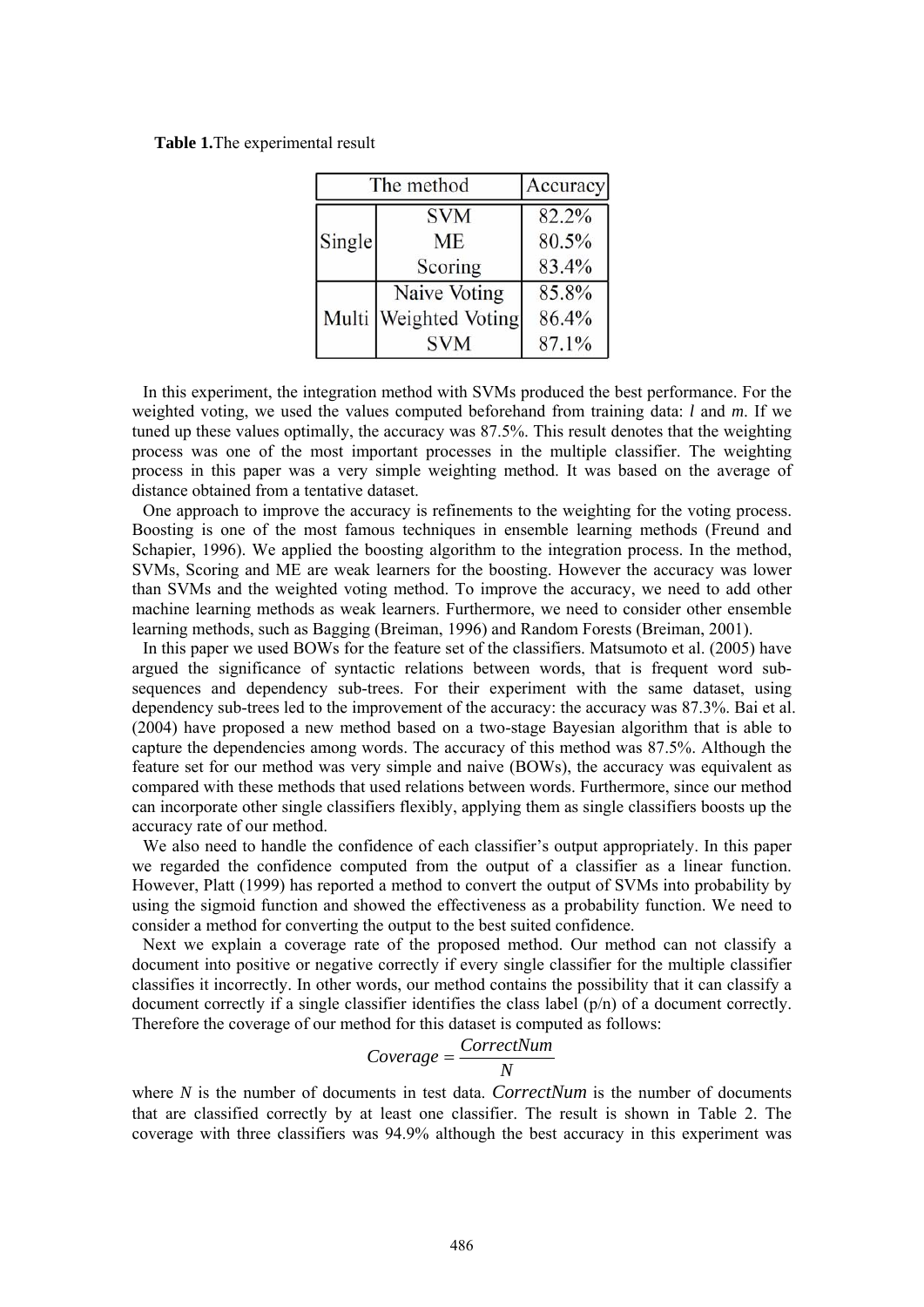87.1% (See Table 1). This result shows that our method, namely a multiple classifier, can improve the classification accuracy essentially.

**Table 2.**The Coverage

| Combination        | Coverage |
|--------------------|----------|
| $SVM + Scoring$    | 91.6%    |
| $ME + Scoring$     | 91.8%    |
| $SVM + ME$         | 92.2%    |
| $ SVM+ME+Scoring $ | 94.9%    |

### **5. Conclusion**

In this paper, we proposed a method to classify movie review documents into positive or negative opinions. The method consisted of three classifiers based on SVMs, ME and score calculation. We compared two voting process, naive voting and weighted voting, and the integration with SVMs for the method. Our methods consisting of three classifiers outperformed single classifiers. Even the naive voting produced higher accuracy than these classifiers. In this experiment, SVMs in the integration process produced the best performance. If we tuned up the weights for the voting method optimally, it obtained the best accuracy. Our future work includes (1) evaluation with the ensemble learning methods, (2) addition of other single classifiers and (3) use of other feature sets, such as dependency trees, for classifiers

# **References**

- Bai, X., R. Padman, and E. Airoldi. 2004. Sentiment extraction from unstructured text using tabu search-enhanced markov blanket. *Proceedings of the International Workshop on Mining for and from the Semantic Web (MSW2004).*
- Berger, A. L., S. A. Della Pietra, and V. J. Della Pietra. 1996. A maximum entropy approach to natural language processing. 22(1):39–71.
- Breiman, L. 1996. Bagging predictors. *Machine Learning*, 24:123–140.

Breiman, L. 2001. Random forests. *Machine Learning*, 45:5–23.

- Freund, Y. and R. E. Schapier. 1996. Experiments with a new boosting algorithm. *Proceedings of ICML*, pages 148–156.
- Joachims, T. 1999. Transductive inference for text classification using support vector machines. *Proceedings of the Sixteenth International Conference on Machine Learning,* pages 200– 209.
- Kobayashi, N., R. Iida, K. Inui, and Y. Matsumoto. 2005. Opinion extraction using a learningbased anaphora resolution technique. *Proceedings of the Second International Joint Conference on Natural Language Processing (IJCNLP- 05),* pp. 175–180.
- Matsumoto, S., H. Takamura, and M. Okumura. 2005. Sentiment classification using word subsequences and dependency sub-trees. *Proceedings of the 9th Pacific-Asia International Conference on Knowledge Discovery and Data Mining (PAKDD-05),* pp. 301–310.
- Osajima, I., K. Shimada, and T. Endo. 2005. Classification of evaluative sentences using sequential patterns. *Proceedings of the 11nd Annual Meeting of The Association for Natural Language Processing (in Japanese)*.
- Pang, B., L. Lee, and S. Vaithyanathan. 2002. Thumbs up? sentiment classification using machine learning techniques. *Proceedings of the Conference on Empirical Methods in Natural Language Processing (EMNLP),* pp.79–86.
- Platt, J. 1999. Probabilistic outputs for support vector machines and comparison to regularized likelihood methods. In B. Schoelkopf D. Schuurmans A.J. Smola, P. Bartlett, editor,